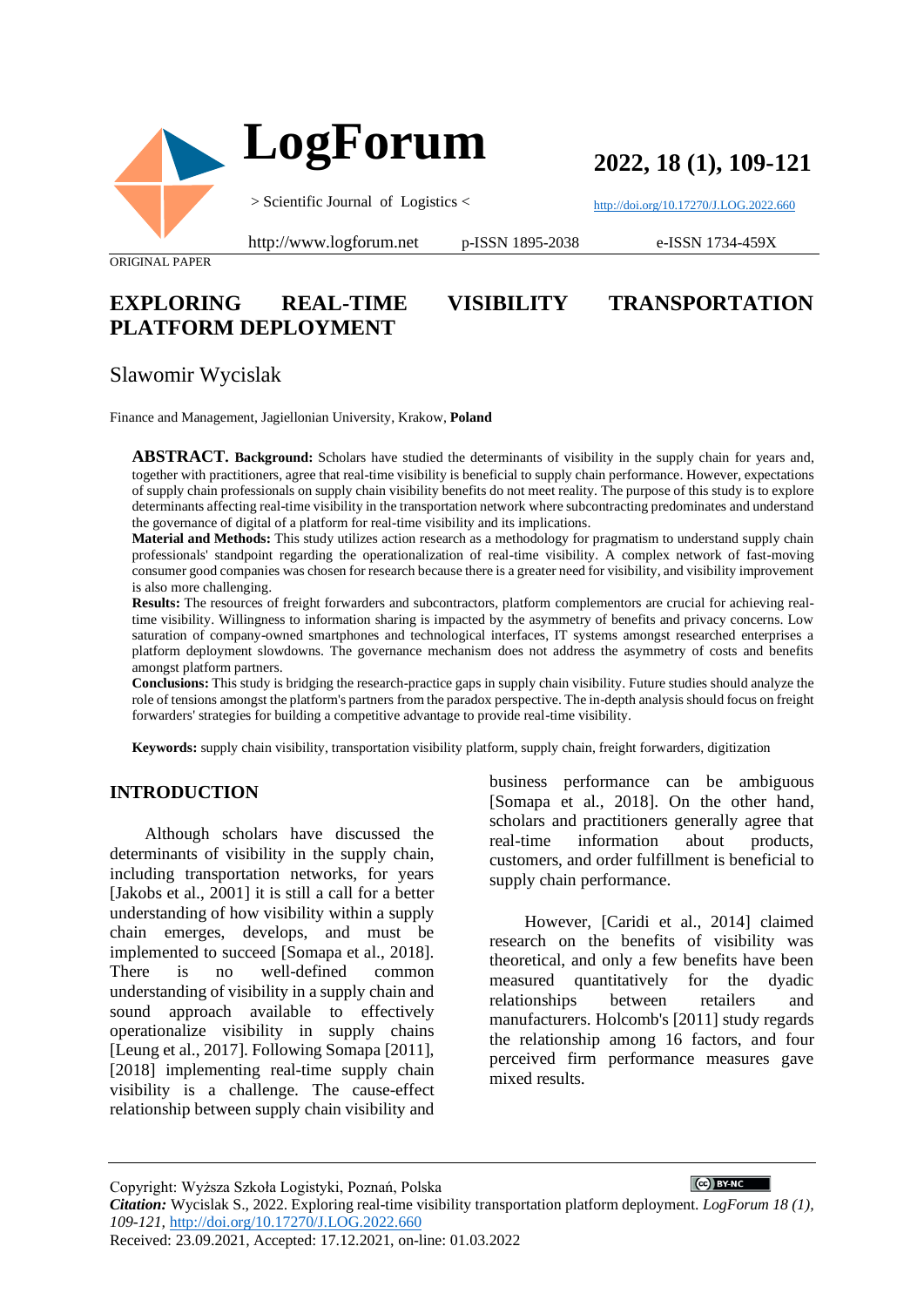| <b>Benefits</b>                                                       |                                                                                                                                      |  |
|-----------------------------------------------------------------------|--------------------------------------------------------------------------------------------------------------------------------------|--|
| Mitigating the effects of disruptions and enhancing resilience in the | [Brandon-Jones et al., 2014], [Dubey et al., 2018]; [Mubarik et al.,                                                                 |  |
| supply chain                                                          | 2021; [Mandal et al., 2016]; Al-Talib et al., 2020], [Messina et al.,                                                                |  |
|                                                                       | 2020]; [Muñuzuri et al., 2016]; [McKinney et al., 2015]                                                                              |  |
| Improving responsiveness, agility, flexibility, and customer service  | [Dubey et al., 2018; Brusset, 2016], [Prajogo and Olhager, 2012]                                                                     |  |
| Increasing operating efficiencies and effectiveness                   | [Holcomb et al., 2011], [Shamsuzzoha and Helo, 2011]                                                                                 |  |
| Reducing distribution and inventory costs                             | [Shamsuzzoha and Helo. 2011]                                                                                                         |  |
| Enabling sustainable logistics and supply chain processes             | [Sunmola and Apeji, 2020], [Luthra et al., 2020], [Junge, 2019], [de<br>Vass et al., 2020], [Brun et al., 2020; [Kim and Shin, 2019] |  |

Table 1. Supply chain visibility benefits literature review

[Caridi et al., 2014] prepared a value assessment model of the benefits of supply chain visibility and described the first attempt to construct a theory in the field of supply chain visibility [Caridi et al., 2014]. Lee and Rim [2016] proposed a quantitative approach regarding SCV. However, they did not conduct an empirical study of the relationship between visibility and financial performance. [Leung et al., 2017] showed the operational and tactical benefits from visibility but only from a sixmonth pilot.

Scholars used RBV logic, following which resources are combined to create capabilities, to conceptualize supply chain visibility as capability [Barratt and Oke, 2007]. Both supply chain connectivity and information sharing can be positioned as resources that may lead to a visibility capability through bundling these resources [Brandon-Jones et al., 2014], [Dubey et al., 2018]. Connectivity relates to the technological infrastructure through which information is conveyed to supply chain partners, and information sharing links to the quality of the information being shared [Brandon-Jones et al., 2014], [Nguyen et al., 2019]. The focus of visibility development should be on sharing information that can be used to improve performance. [Dubey et al., 2018] suggested other resources such as human skills (i.e. managerial skills and technical skills) and learning culture may also have significant effects on supply chain visibility as a desired capability of the organization. [Nguyen et al., 2019] provided empirical evidence that IT integration capability and interpersonal communication capability complement each other to attain internal information visibility. Although Somapa [2011] identified determinants of real-time visibility and categorized them into individual,

organizational, technological, and environmental categories did not proceed with research to understand how identified factors affected visibility.

Studies on benefits and factors affecting visibility do not address types of SC relations in the transportation network where subcontracting predominates, though this business model gained importance. For example, Unilever, Procter & Gamble, Carlsberg, to name a few companies, transformed their transportation model to centralize in the Control Towers. Centralized Procurement contracted low-cost carriers, including, to a large extent, freight forwarders. Centralized operations managed by the Control Towers paved the way toward deploying digital platforms, a new model to combine resources to achieve real-time visibility. The leveraging of an internet‐based platform to facilitate the exchange of information between supply chain partners has shown itself to be a powerful approach to avoid the complexities of integrating IT systems across the partner organizations [Schreieck et al., 2017]. Digital industrial platforms are platforms as [1] collect and integrate data from a heterogeneous set of industrial assets and devices, [2] provide this data and additional technical support to an ecosystem of third-party organizations who develop and enable complementary solutions that [3] affect the operation of industrial assets and devices, and [4] provide a marketplace to facilitate interactions between platform owner, third-parties and business customers [Pauli et al., 2021]**.** Technology architecture and mechanisms for governing the ecosystem of complementors make up the organizational form that is the platform [Gawer, 2014]. Platform governance concerns decisions about a platform [Tiwana et al., 2010]. Depending on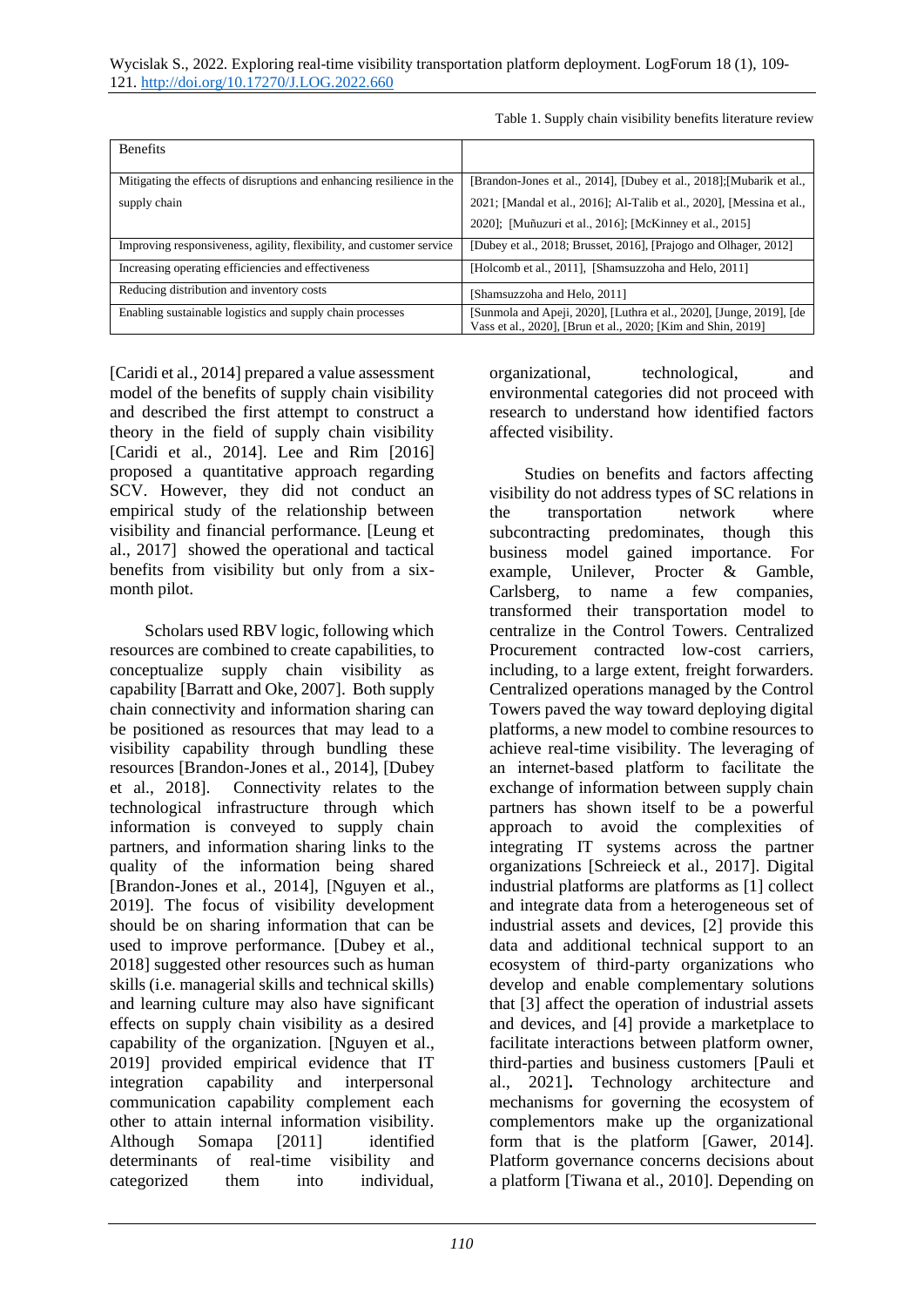the ownership status of platforms, the platform owners establish governance mechanisms that define the ground rules for orchestrating interactions in the ecosystems [Hein et al., 2020]. Platform governance requires addressing tensions, including the need to balance platform openness and control, exerting influence over the quality and range of complements, managing simultaneous collaboration and competition with complementors, and creating ecosystem value while also capturing some of that value [Rietveld and Schilling, 2020]. The first avenue for digital platform ecosystem research is attracting complementors and ensuring they continuously engage with the platform [Hein et al., 2020]. The success of digital industrial platforms largely depends on their ability to attract an active ecosystem of actors. If complementors join a platform, they can change their role to competitors [Gawer, 2014], [Hein et al., 2020].

Theoretical contributions regard real-time visibility in a supply chain, and platform architecture can be found in the Internet of Things [de Vass et al., 2020, Fahim et al., 2021, Lee and Rim, 2016, Lee and Lee, 2015], technologies for supply chain tracking and tracing (visibility) [Shamsuzzoha and Helo, 2011, Shamsuzzoha et al., 2013, Wang and Potter, 2007, Kandel et al., 2011; Hajdul and Kawa, 2015, Papatheocharous and Gouvas, 2011], synchronized logistics [Giusti et al., 2019]. These contributions do not address the governance mechanism and factors affecting real-time visibility with the platform. Based on Wang and Potter [2007] there is an asymmetry of benefits and risks affecting the willingness of subcontractors to share information. Most research focused on platforms' technological and business aspects, taking the platform owner's viewpoint. Scholars conducted little research to understand and analyze heterogeneous complementors and customers in the platform ecosystem [Deilen and Wiesche, 2021]. Factors affecting visibility need more insightful analysis to understand the root causes of gaps between expectations and reality regarding visibility in the transportation network where subcontracting predominates.

The research question of this study for the transportation network where subcontracting is in the majority are: *What factors affect real-time visibility? What is the governance of a platform for real-time visibility?*

# **MATERIAL AND METHODS**

Bridging knowing–doing and expectations- reality gaps regarding the deployment of a real-time visibility platform requires a research approach that contributes to understanding the complexity of sociotechnical systems and change processes. Action research is the research methodology for pragmatism and change implementation [Kotzab and Westhaus, 2005]. In this sense, action research is designated to fill the gaps between practice and research [Naim, 2010]. Action research can solve the problem of balancing practical and theory-relevant research and theoretical advances and managerial usefulness for the supply chain [Elg et al., 2020], a young field of research [Kotzab and Westhaus, 2005]. Following Näslund [2002] logistics research would benefit from more case-study articles based on action research. Action research projects seem appropriate when new solutions are tested and developed with partners in the supply chain [Kotzab and Westhaus, 2005]. It is a case for real-time visibility transportation platforms deployment. Therefore, the author used the action researchoriented case study approach as a research method.

The cycle of action research begins with a pre-step that involves context and purpose. The next step is diagnosing, encompassing naming the issues, however provisionally, as a working theme. Planning is the next step of the action research cycle and follows from the analysis of the context and purpose of the project, the framing of the issue and the diagnosis, and is consistent with them. Taking action as the following step encompasses implementation plans and interventions to be made. Finally, the outcomes of the action, both intended and unintended, are examined. The second is a reflection cycle which is an action research cycle about the action research cycle. In the action research cycle, learning encompasses: experiencing, reflecting, interpreting, taking action. Attending to experience is the first step to learning. The second step is to stand back from these experiences, inquire into them, and reflect on experiences of diagnosing, planning action, taking action, and evaluating action in the project. In interpreting is to find answers to the questions posed in the reflection. Taking action encompasses what is done as a result of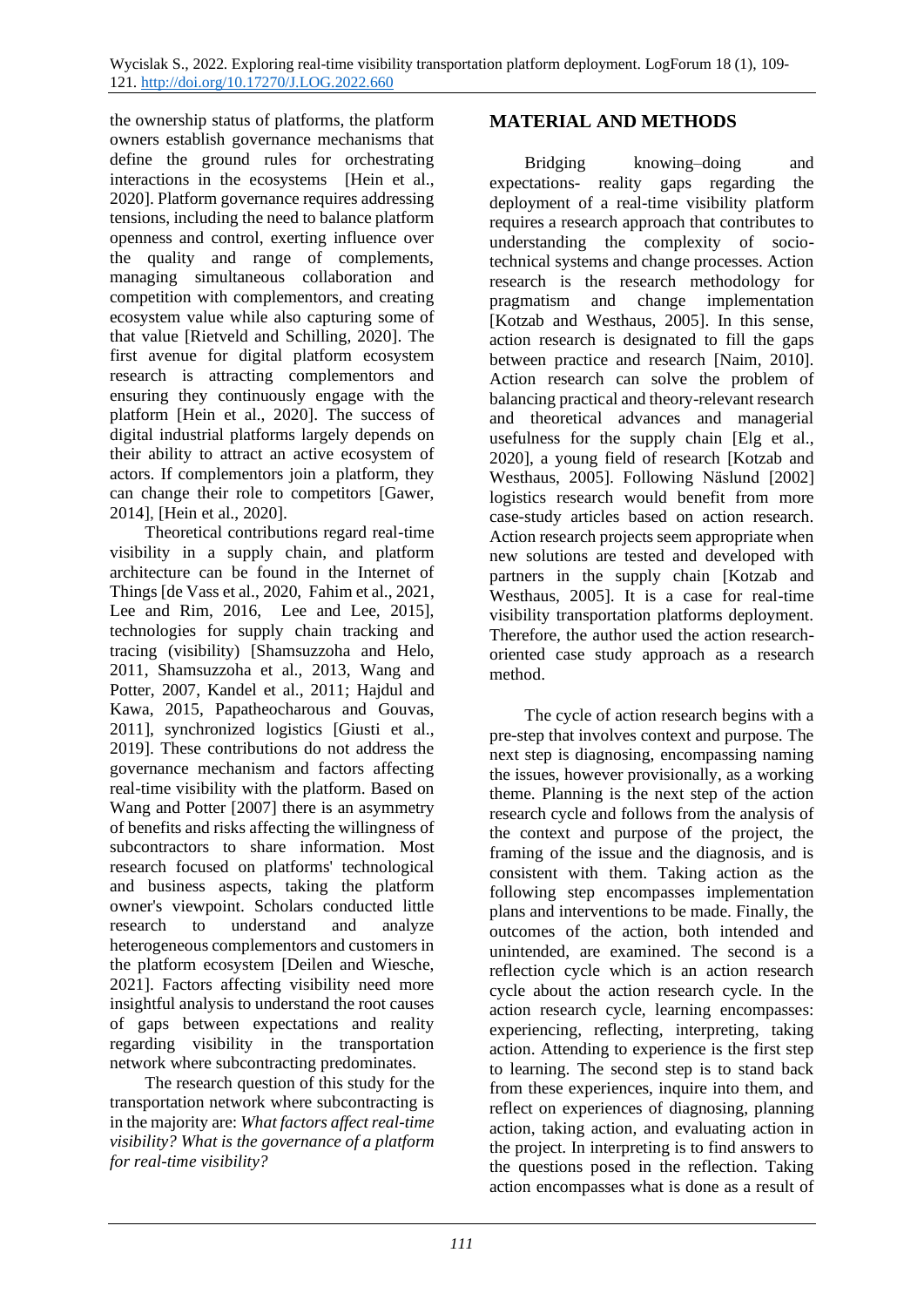reflecting and interpreting. What actions are taken is a consequence of reflection on diagnosing, planning action, taking action, and evaluating action. Reflection is the process of stepping back from experience to process what the experience means, with a view to planning further action [Coghlan, D. and Brannick, T., 2005], [Coughlan and Coghlan, 2002].

The role of the author was as an internal consultant involved in the platform deployment. The author's involvement encompassed the actions to onboard transport service providers, monitor compliance. Whenever required, the author should intervene and make changes to ensure platforms deployment. As the Logistics Research and Development center team member in the European Control Tower of the fast-moving consumer goods company, the researcher should support the projects that automate and digitize the transportation network of a complex supply chain. Logistics Control Tower acts as a focal company and coordinator from the point of view of material and information flows. Logistics Control Tower provides transport operations and service between suppliers and factories and between factories and primary warehouses. Logistics Control Tower focused on transport services provided to the focal company business partners (e.g., factories, co-packers, suppliers, and marketing and sales organizations), including transports from suppliers to factories and deliveries from factories to distribution centers. The role of the Logistics Research and Development Centre was to consult projects that should improve efficiency and reduce the negative environmental impact of transport in the European Union. One of the projects regarded the real-time visibility platform deployment. This project's scope encompassed the transportation network of 45 own factories and 260 co-packers, 60 warehouses from which Logistics Service Providers managed the vast majority. From the perspective of a platform logic, a focal company is a customer, whereas transport service providers, GPS providers, IT providers are complementors.

In the first phase, a brainstorming session with onboarding team members and the procurement team helped create the reason codes. The idea of reason codes was to simplify data collection by giving interviewees a limited choice of responses. More importantly, reason codes facilitated internal communication and reporting to ensure repeatability and reproducibility. The bot automatically sent emails containing reason codes to about 110 transport service providers weekly over 40 weeks (between months 13 and 23 as per figure number 1). In the second stage, transport service providers should attribute a reason code to each untracked shipment. The author inductively analyzed responses from Transport Service Providers. An effective response rate accounted for nearly 35%. In the third stage, during weekly compliance calls where Procurement, transport planning, internal customers service, and external stakeholders discussed the progress of the deployment, the author utilized the abductive thought process to understand the governance mechanism and its implications. The onboarding team of which the research was a member checked if the appropriate persons executed the actions and their impact on compliance the following week. The onboarding team carried it over to the following week if the responsible person did not execute the action. The researcher with the onboarding team checked the effect of agreed-upon actions on compliance in the next weeks. If no improvement in terms of compliance, the onboarding team escalated the case to senior management.

In the fourth step, during workshops, the researcher discussed actions to correct governance and manage tensions to improve compliance. A focal company workshop discussed methods to accelerate deployment was the forum to share views and perspectives from different levels of the organization and the platform owner.

Actions to understand the factors affecting real-time visibility and the governance of a realtime visibility transportation platform were parts of the action research cycle. Diagnosing used the reason code form, and planning and intervention applied weekly calls. The author coded information in a weekly tracker. Compliance, calculated as the number of tracked loads (both in the pick-up and delivery locations) divided by the total number of loads, was the indicator to measure performance. Regarding the second cycle, the author coded information on the learning in the other weekly tracker, including reflection on the content, process, premise, as well as the learning loops: single (question - how?), double (why?), triple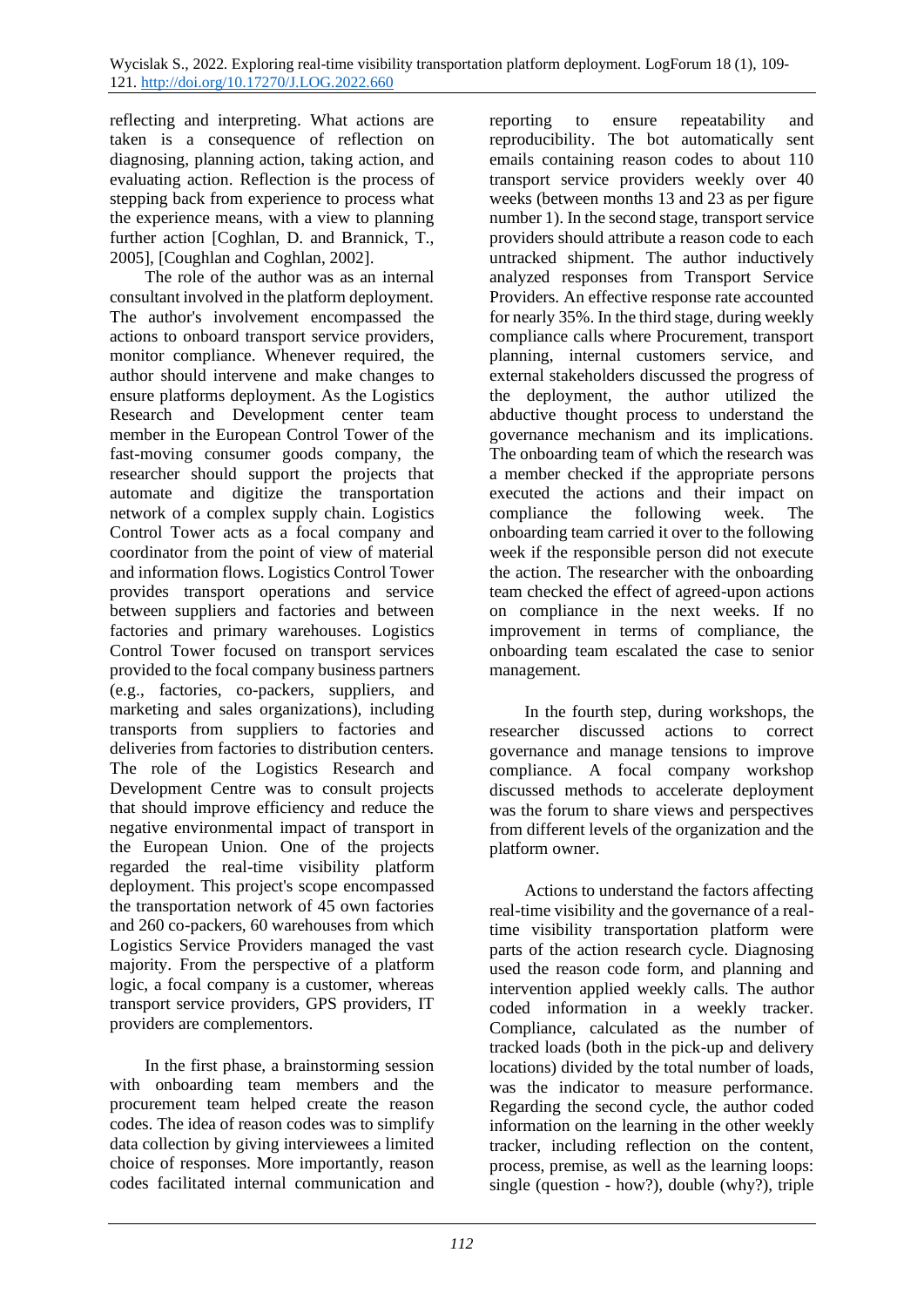loop (how do we decide what is right?). Within this research approach, the author used, for the most part, abduction to develop propositions by putting the empirical material in dialogue with theory.

Table 2 Information collection

| <b>Phase</b>                 | <b>Meetings</b>       | <b>Researcher role</b>                  | <b>Informants</b>                  |
|------------------------------|-----------------------|-----------------------------------------|------------------------------------|
| Factors affecting real-time  | Face-to-face sessions | Facilitator, Observer                   | Onboarding team members,           |
| visibility identification    |                       |                                         | Procurement Specialists,           |
|                              |                       |                                         | Procurement Junior Manager         |
| Factors affecting real-time  | Virtual connections   | Observer                                | <b>Transport Service Providers</b> |
| visibility identification    |                       | Providing and<br>presenting<br>analysis |                                    |
| The governance of a platform | Weekly calls          | Facilitator                             | Platform customer                  |
| for real-time visibility     |                       | Observer                                | (Procurement Specialists),         |
|                              |                       |                                         | Platform owner                     |
|                              |                       |                                         | (Implementation Specialists)       |
| The governance of a platform | Workshops             | Facilitator                             | Platform owner (Vice               |
| for real-time visibility     |                       | Observer                                | President, Key Account             |
|                              |                       |                                         | Manager, Implementation            |
|                              |                       |                                         | Specialists), Platform customer    |
|                              |                       |                                         | (Procurement Specialists)          |

# **RESULTS**

The project on deploying a real-time visibility transportation platform should enable the digitization and automation of processes and unlock numerous opportunities. The senior stakeholders called it the most critical project in the European transportation network. The project was a crucial part of a global transformation program sponsored by the European supply chain leadership team and governed by the global logistics leadership team. The assumption was to deploy a real-time visibility platform over six months using two solutions: 1) integrating information systems of focal company, transport service provider, and Global Positioning System provider, 2) smartphone application for drivers. The deployment should encompass two steps: 1) carriers onboarding, 2) achieving compliance of 60% of tracked shipments that, in senior

management's view, should be sufficient to make the platform usable in practice. The steering committee set an ambitious goal to reach 60% of full truckloads tracked in realtime mode in three months and, respectively, 90% in nine months.

Steering Committee encompassed representatives of logistics and IT. Direct responsibility for the implementation should have European Business Support Manager and Technical Support Manager from the global team. The transportation operations and logistics procurement teams should support implementation. The external service company provided IT services and reported to Enterprise Technical Support Manager. The IT capabilities of the project worked from in India, whereas business support, operations, and Procurement in the Control Tower in Poland (Table 3).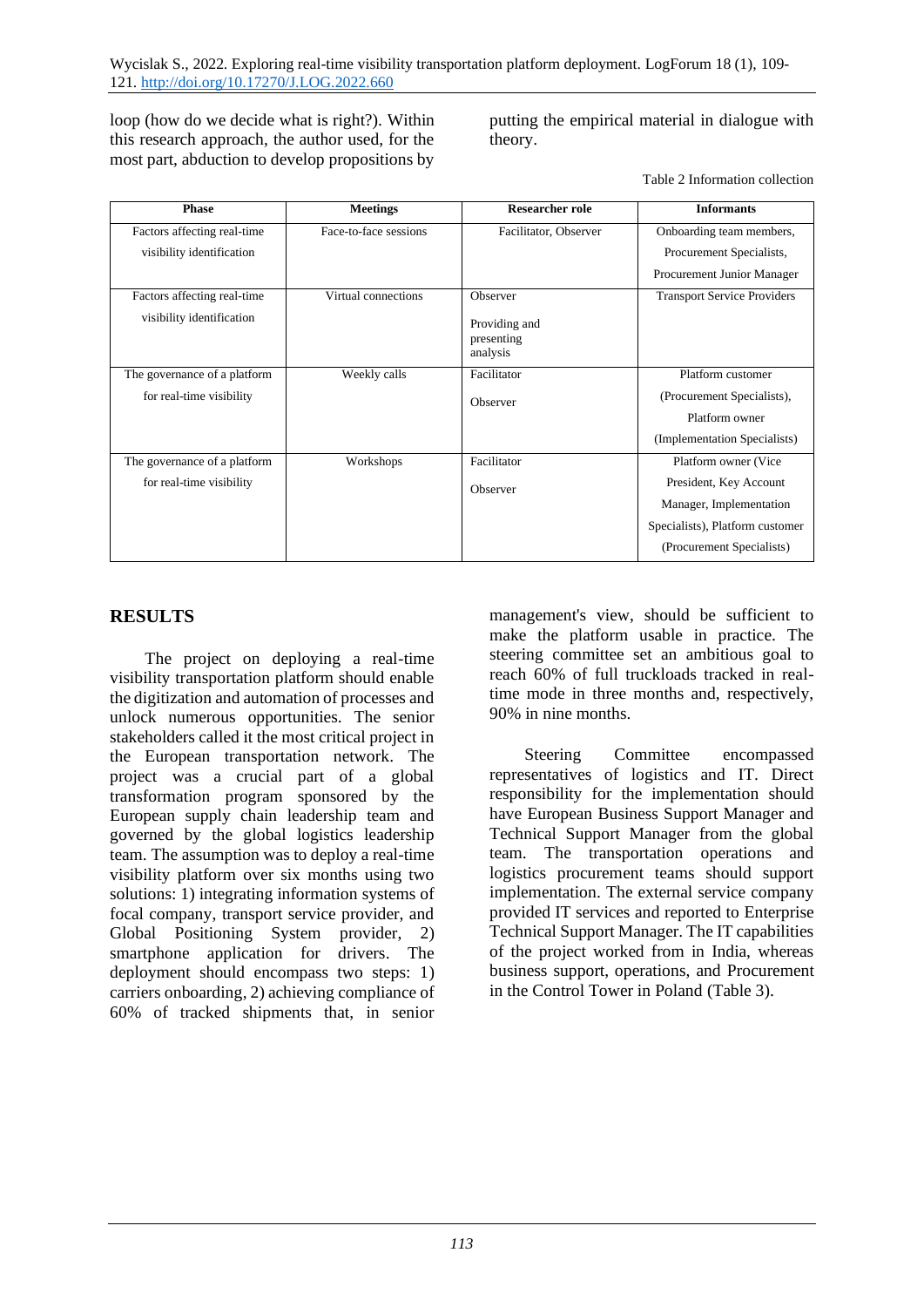Table 3. The team members

| Title                                                                                  | Roles and responsibilities in the<br>project, company, geography    | Title                                         | Roles and responsibilities in the project,<br>company, geography |
|----------------------------------------------------------------------------------------|---------------------------------------------------------------------|-----------------------------------------------|------------------------------------------------------------------|
| European Supply<br>Chain Vice President                                                | Steering Committee, a focal<br>company, the Netherlands             | Project Lead                                  | Implementation team, focal company,<br>Poland                    |
| Logistics Director<br>Primary & Inbound<br>Europe and Control<br><b>Tower Director</b> | Steering Committee, Key<br>Decision maker, focal company,<br>Poland | Senior Logistics<br>Development Specialist    | Implementation team, focal company,<br>Poland                    |
| <b>Procurement Director</b><br>Manufacturing<br>Partners, Logistics and<br>Capex       | Steering Committee, focal<br>company, Switzerland,                  | <b>Subject Expert</b>                         | Implementation team, focal company,<br>Poland                    |
| <b>Global Logistics</b><br>Process Excellence<br>Director                              | Steering Committee, Key<br>Decision maker, focal company,<br>UK     | <b>Operations Specialists</b>                 | Implementation, focal company, Poland                            |
| IT Director Make &<br>Deliver                                                          | Steering Committee, focal<br>company, India                         | <b>Technical Support</b><br>Manager           | Implementation, focal company,<br>Bangalore                      |
| <b>European Business</b><br><b>Support Manager</b>                                     | Leadership/Implementation, focal<br>company, Poland                 | Procurement Junior<br>Manager                 | Implementation, focal company, Poland                            |
| <b>Operations Manager</b><br>(Transport)                                               | Leadership/Implementation, focal<br>company, Poland                 | <b>Finance Junior Manager</b>                 | Support, focal company, Poland                                   |
| Global Transport<br>Platform Owner                                                     | Leadership/Implementation, focal<br>company, Bangalore              | Strategic Account<br>Executive                | Leadership, platform owner, US                                   |
| ETS Log. Process<br><b>Excellence Junior</b><br>Manager                                | Leadership/Implementation. the<br>focal company, Poland             | <b>Implementation Specialists</b>             | Support, platform owner, US                                      |
| Procurement Manager                                                                    | Leadership/Implementation, focal<br>company, Poland                 | <b>Manager Consulting</b><br>Services Manager | Support for a focal company, external<br>company                 |

A Strategic Account Executive from the owner of the transportation visibility platform was involved in the governance structure. Implementation Specialists from the owner of the transportation visibility platform should work on the onboarding of transport service providers. Implementation teams from a focal company and the owner of the transportation visibility platform should lead onboarding. The transport service provider's obligation was to contact data suppliers and accelerate their work if necessary. Once issues occur, the procurement business team of a focal company should be involved in contact with carriers. The business transport team of a focal company with project champions should support the onboarding team to resolve potential operational issues.

The average time for onboarding a transport service provider on a transportation visibility platform was about 90 days. The median was hardly above 80 days and recorded the longest time of 250 days, whereas the shortest was about ten days. For the onboarding of transport service provider, it was required 30 emails on average, out of which almost 20% was on account of the need for further clarification and fix misunderstandings in elementary vocabulary like transport management system, GPS, fleet management system. Due to business and contractual relationships issues, transport service providers stopped sending data, which explained the decrease in the percentage of onboarded transport service providers.

Before a transportation visibility platform deployment, the steering committee ignored that freight forwarders provide 65% of all shipments, resulting in low compliance. The next complexity contributor was a fragmented group of transport service providers. The most significant transport service provider accounted only for a 5% share in the total number of shipments. The application for a smartphone was developed as a solution to track subcontracted loads.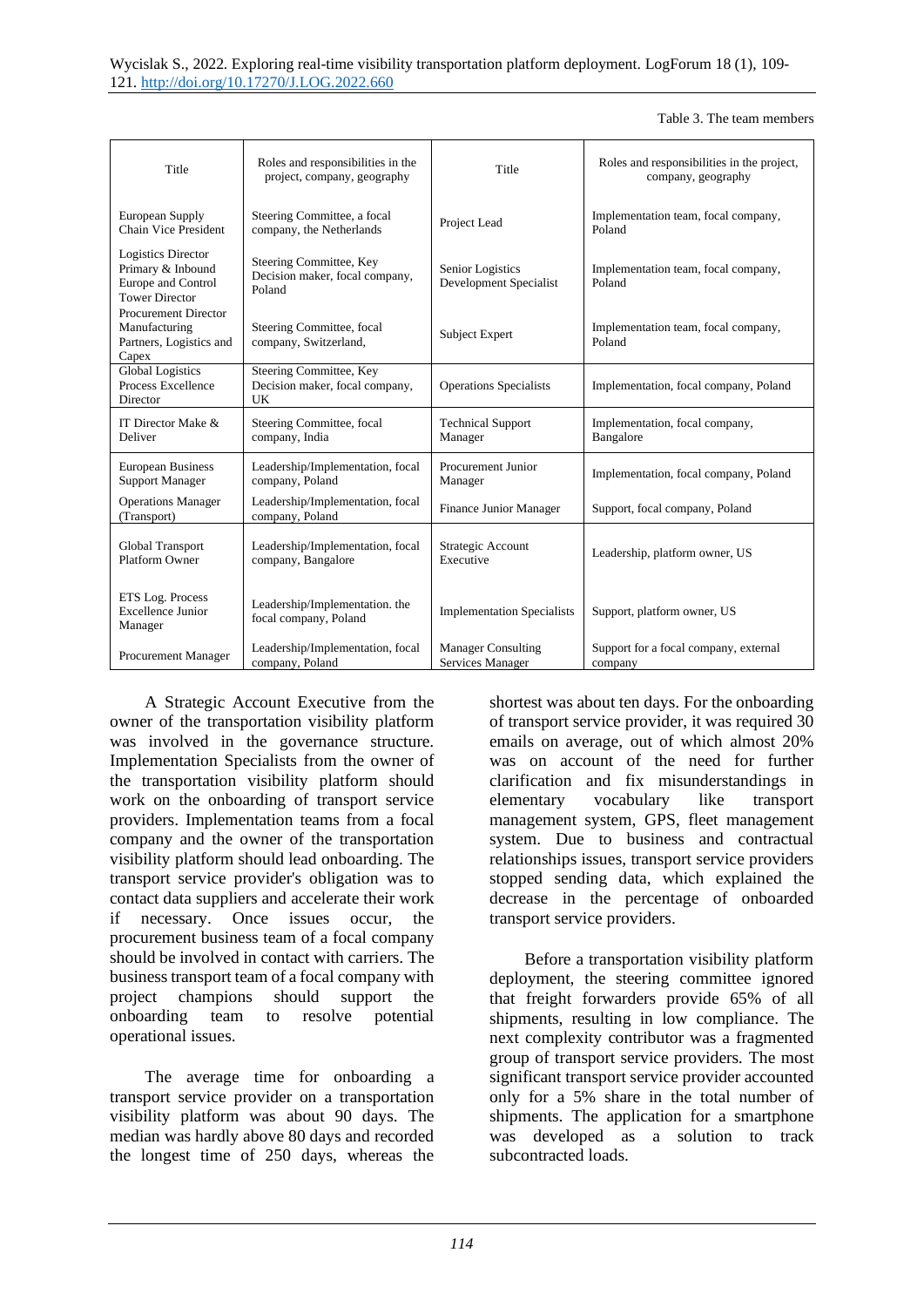



Fig. 1. The percentage of the onboarded carrier and compliance.

The respondents gave a lack of smartphones as the most common reason behind not-tracked shipments. Drivers used either personal smartphones or old-fashioned phones on which installation of applications was not doable. Because of the small number of shipments, drivers showed little willingness to use the smartphone application. Low digital skills of drivers and willingness made

downloading and operating the smartphone application very time and effort-consuming. Error-prone manual data entry affected data quality and even made it impossible for realtime tracking. Low saturation of companyowned smartphones combined with disabled roaming reflected a low technological maturity level amongst transport service providers in a scope.

Table 4. Results of reason codes analysis.

| <b>Reason Code</b>                                                      | Percentage |
|-------------------------------------------------------------------------|------------|
| Drivers did not have a smartphone to use the application                | 35         |
|                                                                         |            |
| Drivers not being able to use the application for smartphones correctly | 23         |
| Technical problems within the integration of IT systems                 | 19         |
|                                                                         |            |
| Drivers' phones had roaming disabled                                    | 12         |
|                                                                         |            |
| Data privacy concerns to be resolved                                    | 8          |
| Others                                                                  | 3          |

Freight forwarders also pointed to disabled roaming as a blocker to the usage of applications on international routes. Connectivity issues among systems of the focal company, real-time transportation visibility platform, freight forwarders, Global Positioning System service providers, was the following reason behind untracked shipments.

Because of the lack of a system for storing track and trailer plate numbers, about 15% of carriers entered the truck and trailer plate numbers manually on the real-time transportation visibility platform web page. The vast majority of carriers used file transfer protocol for sending excel files to real-time transportation visibility platforms. 15% of transport service providers used application interface programming. The focal company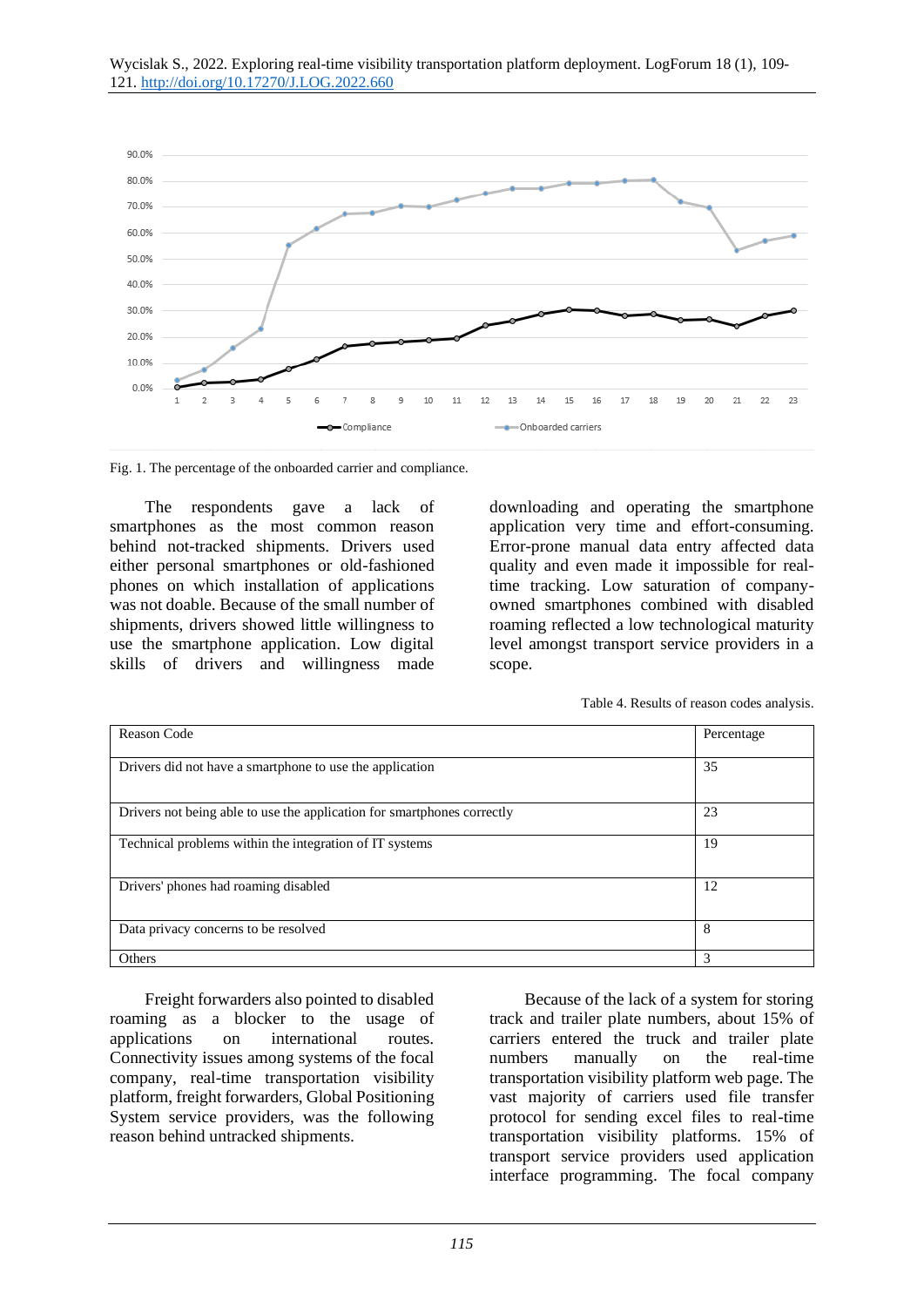frequent updates of planned pick-up time resulted in not updating accordingly trucks and trailers plate numbers in the transport service providers and focal company system.

Because of subcontracting, data needful for tracking had to be fetched either directly from the subcontractor's system for storing track and trailer plate numbers or freight forwarder that brought data from a subcontractor system. Freight forwarders realized they could build subnetworks to control over data they share with a real-time visibility transportation platform. As freight forwarders integrated subcontractors within their subnetwork, they became indirect competitors to the transportation visibility platform. Simultaneously, they collaborated by sharing data on the real-time position of loads of a focal company what resulted in coopetition tensions. Freight forwarders can be real-time transportation visibility platform owners and gain a role of a network integrator. Willingness to earn this role triggered tensions between autonomy and control. Both needs for autonomy within the network of a real-time visibility transportation platform and aspiration to be a network integrator are reasons behind competition between freight forwarders and the real-time transportation visibility platform.

Transport service providers reported privacy concerns as the following reason behind the not tracked shipment. Transport service providers claimed that application usage is against drivers' privacy and can break General Data Protection Regulation if an application follows drivers in private time. Regarding "others," issues with data quality, including incomplete, incorrect timestamps, delayed updates of pick-up time and delivery times, inefficient shipment planning processes, have been highlighted by transport service providers.

Because of low compliance, the average accuracy of the expected arrival time amounted to 40% in month number 23. The expected time of arrival of high accuracy has not been achieved in a repeated manner. The reason for that was gaps in tracking between pick and delivery locations and frequent change of drivers on subcontracted shipments with different driving patterns, making it difficult to calculate the exact time of arrival in a repeatable manner.

As per researcher interventions, the first was to propose the process to understand the low percentage of tracked shipments. The compliance process itself comprised the cycle of diagnosis, planning, taking action, and evaluation. It was the first-order change and occurred as change is identified and implemented within an existing way of thinking. Key decision-makers aimed to improve based on the same capabilities and repeated the same thought process when escalation and pressure should help fix issues.

Because of the lack of expected improvement, key decision-makers in the focal company agreed to have pilots with other transportation visibility providers. It was the subsequent intervention representing secondorder change altering the core assumptions that underlie the situation. A focal company had pilots on selected lanes with four visibility providers. The global IT team supported the initial visibility provider, a default worldwide solution, and slowed down integrating chosen for pilot's visibility providers with the global platform of a focal company. The other issue was for transport service providers. While two visibility providers delivered a performance of about 5% of tracked shipments, the one had performance better by a few percentage points from the initial visibility provider. The solution of the other visibility provider was too costintensive and complex though it delivered high compliance. Because of the intervention, two visibility providers (the best from competitors) and the initial one provided services simultaneously. The final decision was to choose the challenger because of the disappointing improvement of the initially chosen supplier.

The other intervention was the bonusmalus scheme to ease tensions among the platform members. Following the scheme, transport service providers could be awarded or punished depending on whether they track realtime shipments. The scheme should balance the asymmetries of benefits from being part of a real-time visibility transportation platform. Key decision-makers put a plan on hold because of prioritizing the other goals, including costs and service. Instead of the scheme, Procurement added a clause to contracts with transport service providers to obligatory track shipments.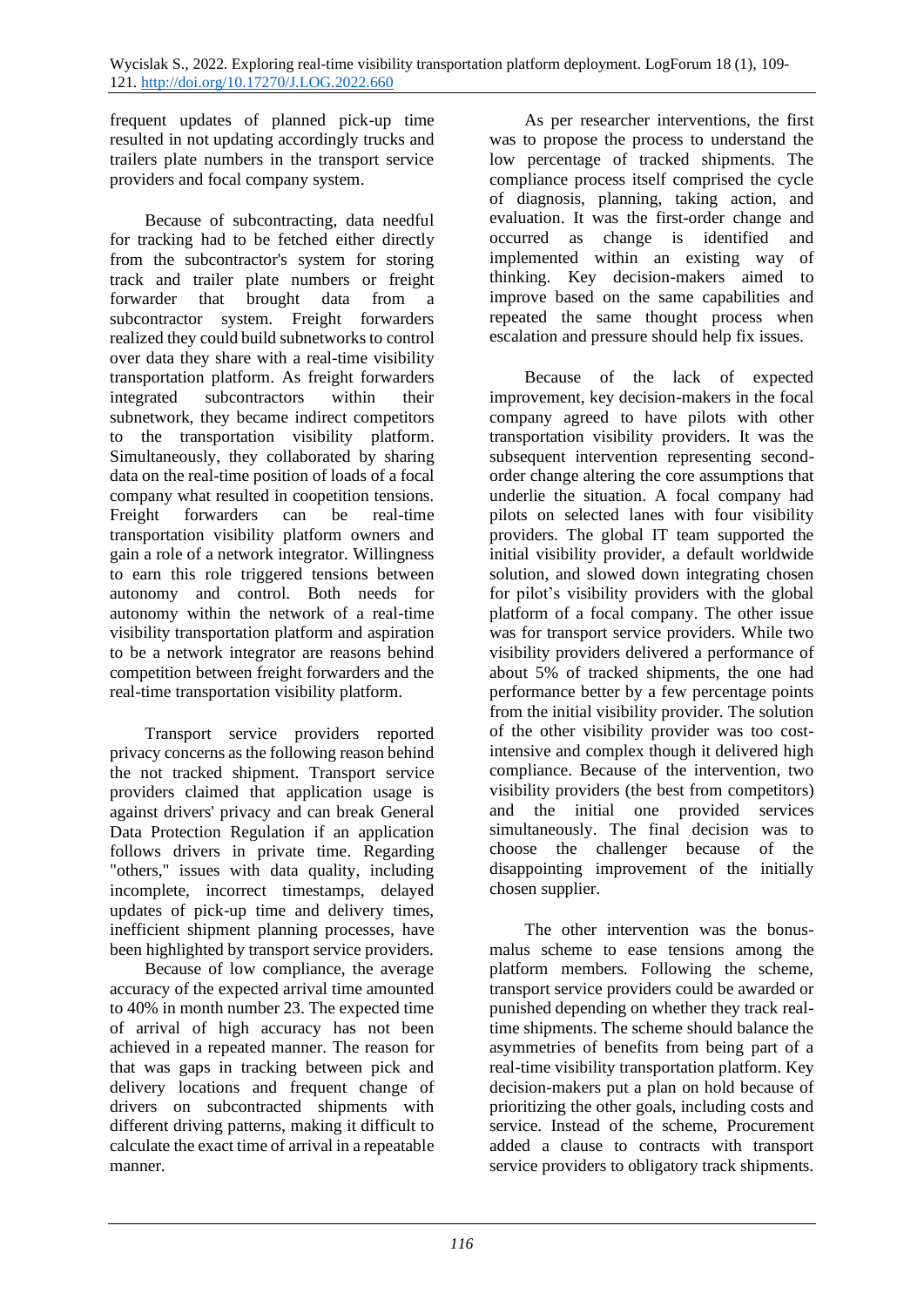Although some carriers ignored fulfilling this clause, a focal company applied no fines**.** 

The following intervention was a change of coordination and information flow in the project. It was to increase the speed of decisions making and integrate project governance. The implementation team from the Control Tower of a focal company had direct relationships with carriers. Capabilities and carriers' willingness to cooperate were prerequisites for a project's success. Since the intervention, the implementation team from a focal company's Control Tower governed a project.

As per the outcomes of reflections, the first one was a highly complex governance structure subject to intervention. The suboptimal behaviors were because of different KPIs of the involved stakeholders. Because of that, stakeholders prioritized achieving goals in terms of costs and customer service. Although senior managers classified the project as IT, it was highly dependent on the external business partners of a focal company. The changes were IT-driven, while transport service providers should build necessary capabilities. A gap between IT requirements and the focal company's ability to enforce transport service providers to build essential capabilities made it impossible to operationalize the project. The change in assumption was also about the achievability of goals with the current visibility provider. The chosen real-time transportation visibility platform should provide the global service while they only started to build the footprint in Europe. The subsequent change in assumption was also whether the goals were achievable at all. The transportation model with the freight-forwarders in the majority did not enable achieving ambitious goals regardless of a visibility provider.

# **CONCLUSIONS**

In managerial terms, this paper makes significant contributions. Insights can help firms assess opportunities and challenges associated with enhancing real-time visibility via platform adoption. Managers can investigate their current needs and status of supply chain visibility and invest in the parts they need to improve.

Regarding the internal governance of a focal company for strategic stakeholders of a focal company, the deployment project should not be IT-driven. A gap between IT requirements and the focal company's ability to enforce transport service providers to build essential capabilities makes it impossible to operationalize the project. Intra-company alignment is a prerequisite for inter-company integration. Thanks to action research intervention, key competencies have been attributed to the business part of a project. Getting the proper knowledge to the right people at the right time was an outcome of an intervention. Establishing new ways of working improved the compliance process. The organization experienced a steep learning curve. It resulted in a period of experimenting with new visibility providers. The focal company acquired detailed knowledge of carriers' capabilities and knew what should be done to operationalize real-time visibility.

Previous research ignored the role of complementors as a factor affecting real-time visibility. Based on the understanding of the resources of freight forwarders and subcontractors, which are platform complementors are crucial for achieving realtime visibility. The author proposes: freight forwarder develops connectivity and information sharing capabilities focused on the specific situation at hand. Freight forwarders develop their platforms to maintain autonomy and control their subcontractors. Asymmetry of benefits and risks affects the willingness of subcontractors to share information. Over time, freight forwarders gained coopetition capabilities to avoid unproductive conflict and the escalation of the tensions.

Based on the analysis, the author proposes that trade-off between transport service providers with their fleet and freight forwarders of multi-level subcontracting impacts predominantly the deployment of a platform. The deployment scope narrowed to transportation lanes where short lead time, high gross margins, and on the other hand, repeatedly occurred operational issues justify deploying a transportation visibility platform

Given the increasing role digital platforms play in the supply chain, scholars' focus should be on clarifying platform business models,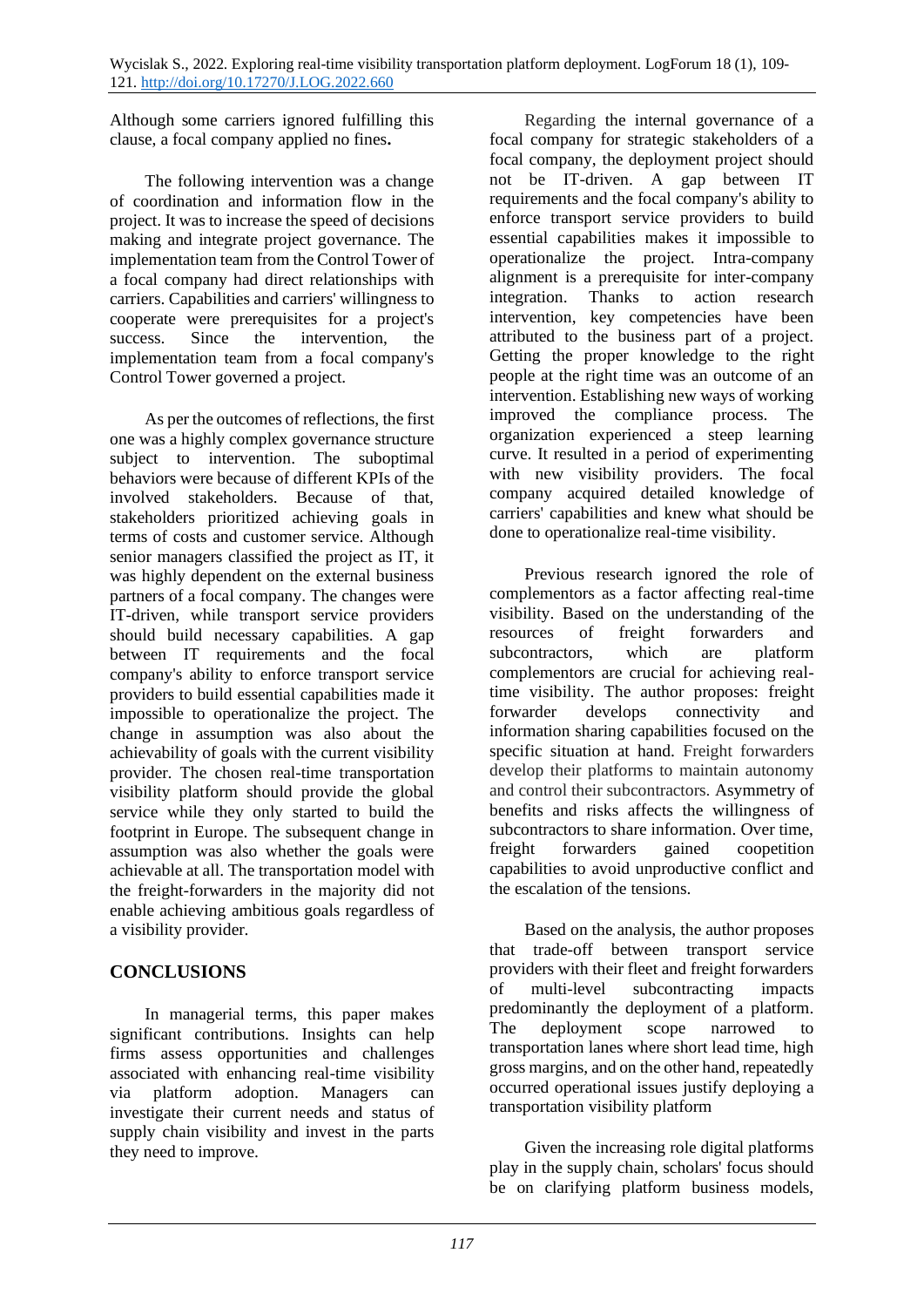identifying their success factors, and dynamic models of platform firms' behavior. Further research should analyze relationships within the network of subcontractors, which impacts behaviors towards information sharing. The indepth analysis should focus on freight forwarders' strategies for building a competitive advantage to provide real-time visibility. There should also be investigated the strategy of other complementors as partners of a real-time visibility transportation platform. The research agenda on platforms is at an inflection point [Gawer, 2020].

Recommendations for theory building, the relationships, and causal loops among partners of a real-time transportation visibility platform need to be investigated from a dual theoretical perspective of system approach and network theory. Therefore, future studies should analyze the context specifics of tensions and the manifestation of tensions as a paradox of digital platforms.

The issue of generalizability is because of the focal company's supply chain model, where subcontractors are in the majority. The scientific community is also skeptical about action research, questioning its rigor [Näslund, 2002], and the identification of theory is never an easy task in action research. However, the study encompassed three years of action research, a repeated weekly process, and reason codes form sent for 23 months to transport service providers to confirm the work's validity.

#### **ACKNOWLEDGMENTS AND FUNDING SOURCE DECLARATION**

This research received no specific grant from any funding agency in the public, commercial, or not-for-profit sectors.

# **REFERENCES**

Al-Talib, M., Melhem, W.Y., Anosike, A.I., Garza Reyes, J.A., Nadeem, S.P., kumar, A., 2020. Achieving resilience in the supply chain by applying IoT technology. Procedia CIRP 91, 752–757. <https://doi.org/10.1016/j.procir.2020.02.231>

- Barratt, M., Oke, A., 2007. Antecedents of supply chain visibility in retail supply chains: A resource-based theory perspective. J. Oper. Manag. 25, 1217–1233. <https://doi.org/10.1016/j.jom.2007.01.003>
- Brandon-Jones, E., Squire, B., Autry, C.W., Petersen, K.J., 2014. A Contingent Resource-Based Perspective of Supply Chain Resilience and Robustness. J. Supply Chain Manag. 50, 55–73. <https://doi.org/10.1111/jscm.12050>
- Brun, A., Karaosman, H., Barresi, T., 2020. Supply Chain Collaboration for Transparency. Sustainability 12, 4429. <https://doi.org/10.3390/su12114429>
- Brusset, X., 2016. Does supply chain visibility enhance agility? Int. J. Prod. Econ. 171, 46– 59. <https://doi.org/10.1016/j.ijpe.2015.10.005>
- Caridi, M., Moretto, A., Perego, A., Tumino, A., 2014. The benefits of supply chain visibility: A value assessment model. Int. J. Prod. Econ. 151, 1–19. <https://doi.org/10.1016/j.ijpe.2013.12.025>
- Coghlan, D., Brannick, T., 2005. Doing action research in your own organization. Sage, London.
- Coughlan, P., Coghlan, D., 2002. Action research for operations management. Int. J. Oper. Prod. Manag. 22, 220–240. [https://doi.org/10.1108/0144357021041751](https://doi.org/10.1108/01443570210417515) [5](https://doi.org/10.1108/01443570210417515)
- de Vass, T., Shee, H., Miah, S.J., 2020. Iot in supply chain management: a narrative on retail sector sustainability. Int. J. Logist. Res. Appl. 1–20. [https://doi.org/10.1080/13675567.2020.178](https://doi.org/10.1080/13675567.2020.1787970) [7970](https://doi.org/10.1080/13675567.2020.1787970)
- Deilen, M., Wiesche, M., 2021. The Role of Complementors in Platform Ecosystems 19.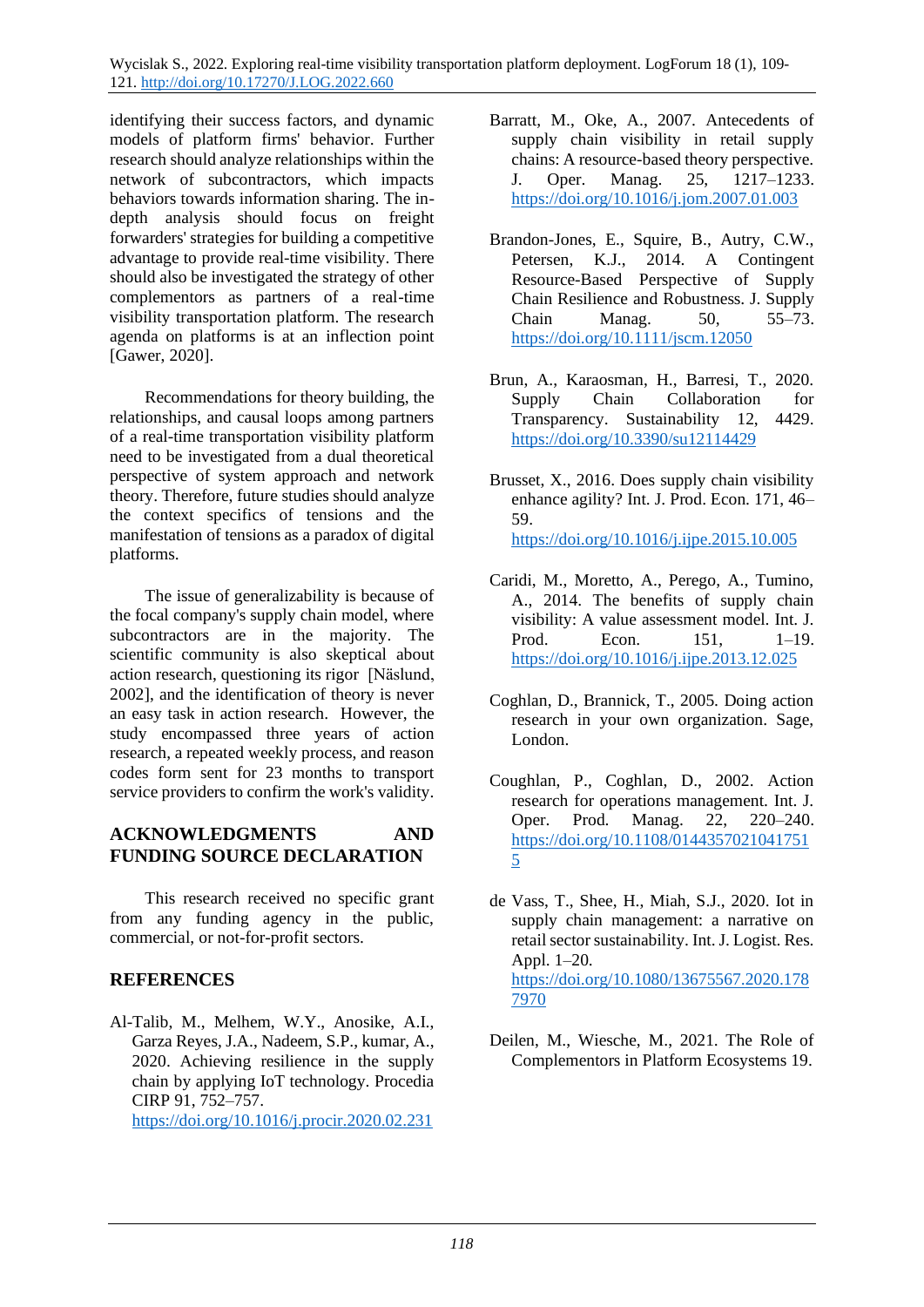- Dubey, R., Altay, N., Gunasekaran, A., Blome, C., Papadopoulos, T., Childe, S.J., 2018. Supply chain agility, adaptability and alignment: Empirical evidence from the Indian auto components industry. Int. J. Oper. Prod. Manag. 38, 129–148. [https://doi.org/10.1108/IJOPM-04-2016-](https://doi.org/10.1108/IJOPM-04-2016-0173) [0173](https://doi.org/10.1108/IJOPM-04-2016-0173)
- Elg, M., Gremyr, I., Halldórsson, Á., Wallo, A., 2020. Service action research: review and guidelines. J. Serv. Mark. 34, 87–99. <https://doi.org/10.1108/JSM-11-2018-0350>
- Fahim, P.B.M., An, R., Rezaei, J., Pang, Y., Montreuil, B., Tavasszy, L., 2021. An information architecture to enable track-andtrace capability in Physical Internet ports. Comput. Ind. 129, 103443. [https://doi.org/10.1016/j.compind.2021.103](https://doi.org/10.1016/j.compind.2021.103443) [443](https://doi.org/10.1016/j.compind.2021.103443)
- Gawer, A., 2020. Digital platforms' boundaries: The interplay of firm scope, platform sides, and digital interfaces. Long Range Plann. 102045.

<https://doi.org/10.1016/j.lrp.2020.102045>

- Gawer, A., 2014. Bridging differing perspectives on technological platforms: Toward an integrative framework. Res. Policy 43, 1239–1249. <https://doi.org/10.1016/j.respol.2014.03.006>
- Giusti, R., Manerba, D., Bruno, G., Tadei, R., 2019. Synchromodal logistics: An overview of critical success factors, enabling technologies, and open research issues. Transp. Res. Part E Logist. Transp. Rev. 129, 92–110. <https://doi.org/10.1016/j.tre.2019.07.009>
- Hajdul, M., Kawa, A., 2015. Global Logistics Tracking and Tracing in Fleet Management, in: Nguyen, N.T., Trawiński, B., Kosala, R. (Eds.], Intelligent Information and Database Systems, Lecture Notes in Computer Science. Springer International Publishing, Cham, 191–199.

[https://doi.org/10.1007/978-3-319-15702-](https://doi.org/10.1007/978-3-319-15702-3_19) [3\\_19](https://doi.org/10.1007/978-3-319-15702-3_19)

- Hein, A., Schreieck, M., Riasanow, T., Setzke, D.S., Wiesche, M., Böhm, M., Krcmar, H., 2020. Digital platform ecosystems. Electron. Mark. 30, 87–98. [https://doi.org/10.1007/s12525-019-00377-](https://doi.org/10.1007/s12525-019-00377-4) [4](https://doi.org/10.1007/s12525-019-00377-4)
- Holcomb, M.C., Ponomarov, S.Y., Manrodt, K.B., 2011. The Relationship of Supply Chain Visibility to Firm Performance. Supply Chain Forum Int. J. 12, 32–45. [https://doi.org/10.1080/16258312.2011.115](https://doi.org/10.1080/16258312.2011.11517258) [17258](https://doi.org/10.1080/16258312.2011.11517258)
- Jakobs, K., Pils, C., Wallbaum, M., 2001. Using the Internet in Transport Logistics - The Example of a Track & Trace System, in: Lorenz, P. (Ed.), Networking — ICN 2001, Lecture Notes in Computer Science. Springer Berlin Heidelberg, Berlin, Heidelberg, 194–203. [https://doi.org/10.1007/3-540-47728-4\\_20](https://doi.org/10.1007/3-540-47728-4_20)
- Junge, A.L., 2019. Digital transformation technologies as an enabler for sustainable logistics and supply chain processes – an exploratory framework. Braz. J. Oper. Prod. Manag. 16, 462–472. [https://doi.org/10.14488/BJOPM.2019.v16.](https://doi.org/10.14488/BJOPM.2019.v16.n3.a9) [n3.a9](https://doi.org/10.14488/BJOPM.2019.v16.n3.a9)
- Kandel, C., Klumpp, D.M., Keusgen, T., 2011. GPS based Track and Trace for Transparent and Sustainable Global Supply Chains 8.
- Kim, C., Shin, K., 2019. Developing Fair Investment Plans to Enhance Supply Chain Visibility Using Cooperative Games. Sustainability 11, 3209. <https://doi.org/10.3390/su11113209>
- Kotzab, H., Westhaus, M. (Eds.), 2005. Research methodologies in supply chain management. Physica-Verlag, Heidelberg ; New York.
- Lee, I., Lee, K., 2015. The Internet of Things (IoT): Applications, investments, and challenges for enterprises. Bus. Horiz. 58, 431–440.

[https://doi.org/10.1016/j.bushor.2015.03.00](https://doi.org/10.1016/j.bushor.2015.03.008) [8](https://doi.org/10.1016/j.bushor.2015.03.008)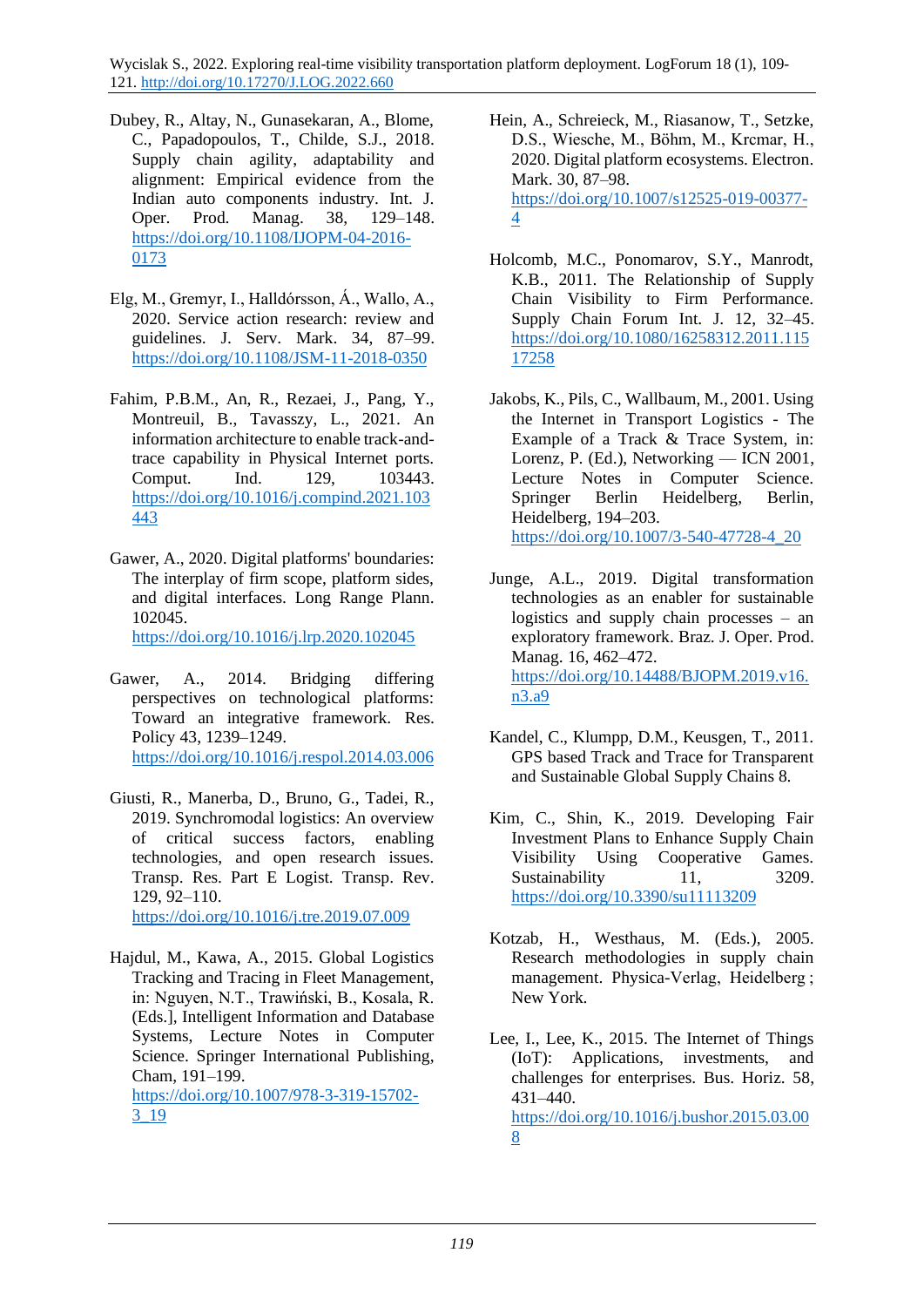- Lee, Y., Rim, S.-C., 2016. Quantitative Model for Supply Chain Visibility: Process Capability Perspective. Math. Probl. Eng. 2016, 1–11. <https://doi.org/10.1155/2016/4049174>
- Leung, J., Chu, S.-C., Cheung, W., 2017. A Design Theory for Supply Chain Visibility in the age of Big Data 12 <http://aisel.aisnet.org/pacis2017/218>
- Luthra, S., Kumar, A., Zavadskas, E.K., Mangla, S.K., Garza-Reyes, J.A., 2020. Industry 4.0 as an enabler of sustainability diffusion in supply chain: an analysis of influential strength of drivers in an emerging economy. Int. J. Prod. Res. 58, 1505–1521. [https://doi.org/10.1080/00207543.2019.166](https://doi.org/10.1080/00207543.2019.1660828) [0828](https://doi.org/10.1080/00207543.2019.1660828)
- Mandal, S., Sarathy, R., Korasiga, V.R., Bhattacharya, S., Dastidar, S.G., 2016. Achieving supply chain resilience: The contribution of logistics and supply chain capabilities. Int. J. Disaster Resil. Built Environ. 7, 544–562. [https://doi.org/10.1108/IJDRBE-04-2016-](https://doi.org/10.1108/IJDRBE-04-2016-0010) [0010](https://doi.org/10.1108/IJDRBE-04-2016-0010)
- McKinney, J.H., Radford, A., Stathacopoulos, A., Aifadopoulou, G., Giannopoulos, G., 2015. The Business Value of Supply Chain Visibility and Monitoring. Transp. Res. Rec. J. Transp. Res. Board 2479, 86–92. <https://doi.org/10.3141/2479-11>
- Messina, D., Barros, A.C., Soares, A.L., Matopoulos, A., 2020. An information management approach for supply chain disruption recovery. Int. J. Logist. Manag. 31, 489–519. [https://doi.org/10.1108/IJLM-](https://doi.org/10.1108/IJLM-11-2018-0294)[11-2018-0294](https://doi.org/10.1108/IJLM-11-2018-0294)
- Mubarik, M.S., Naghavi, N., Mubarik, M., Kusi-Sarpong, S., Khan, S.A., Zaman, S.I., Kazmi, S.H.A., 2021. Resilience and cleaner production in industry 4.0: Role of supply chain mapping and visibility. J. Clean. Prod. 292, 126058. [https://doi.org/10.1016/j.jclepro.2021.1260](https://doi.org/10.1016/j.jclepro.2021.126058)

[58](https://doi.org/10.1016/j.jclepro.2021.126058)

- Muñuzuri, J., Onieva, L., Escudero, A., Cortés, P., 2016. IMPACTS OF A TRACKING AND TRACING SYSTEM FOR CONTAINERS IN A PORT-BASED SUPPLY CHAIN. Braz. J. Oper. Prod. Manag. 13, 352. [https://doi.org/10.14488/BJOPM.2016.v13.](https://doi.org/10.14488/BJOPM.2016.v13.n3.a12) [n3.a12](https://doi.org/10.14488/BJOPM.2016.v13.n3.a12)
- Naim, M., 2010. Determining a logistics provider's flexibility capability. International Journal of Production Economics 127 (1), 39-45. <https://doi.org/10.1016/j.ijpe.2010.04.011>
- Näslund, D., 2002. Logistics needs qualitative research – especially action research. Int. J. Phys. Distrib. Logist. Manag. 32, 321–338. [https://doi.org/10.1108/0960003021043414](https://doi.org/10.1108/09600030210434143) [3](https://doi.org/10.1108/09600030210434143)
- Nguyen, T.T.H., Taskin, N., Scahill, S., Pauleen, D., 2019. Antecedents of Supply Chain Information Visibility: The Complementarity Effect of IT Integration Capability and Interpersonal Communication Capability., in: 25th Americas Conference on Information Systems, AMCIS 2019, Cancún, Mexico, August 15-17, 2019.
- Papatheocharous, E., Gouvas, P., 2011. eTracer: An Innovative Near-Real Time Track-and-Trace Platform, in: 2011 15th Panhellenic Conference on Informatics. Presented at the 2011 15th Panhellenic Conference on Informatics (PCI), IEEE, Kastoria, Greece, 282–286. <https://doi.org/10.1109/PCI.2011.54>
- Pauli, T., Fielt, E., Matzner, M., 2021. Digital Industrial Platforms. Bus. Inf. Syst. Eng. 63, 181–190. [https://doi.org/10.1007/s12599-](https://doi.org/10.1007/s12599-020-00681-w) [020-00681-w](https://doi.org/10.1007/s12599-020-00681-w)
- Prajogo, D., Olhager, J., 2012. Supply chain integration and performance: The effects of long-term relationships, information technology and sharing, and logistics integration. Int. J. Prod. Econ. 135, 514–522. <https://doi.org/10.1016/j.ijpe.2011.09.001>